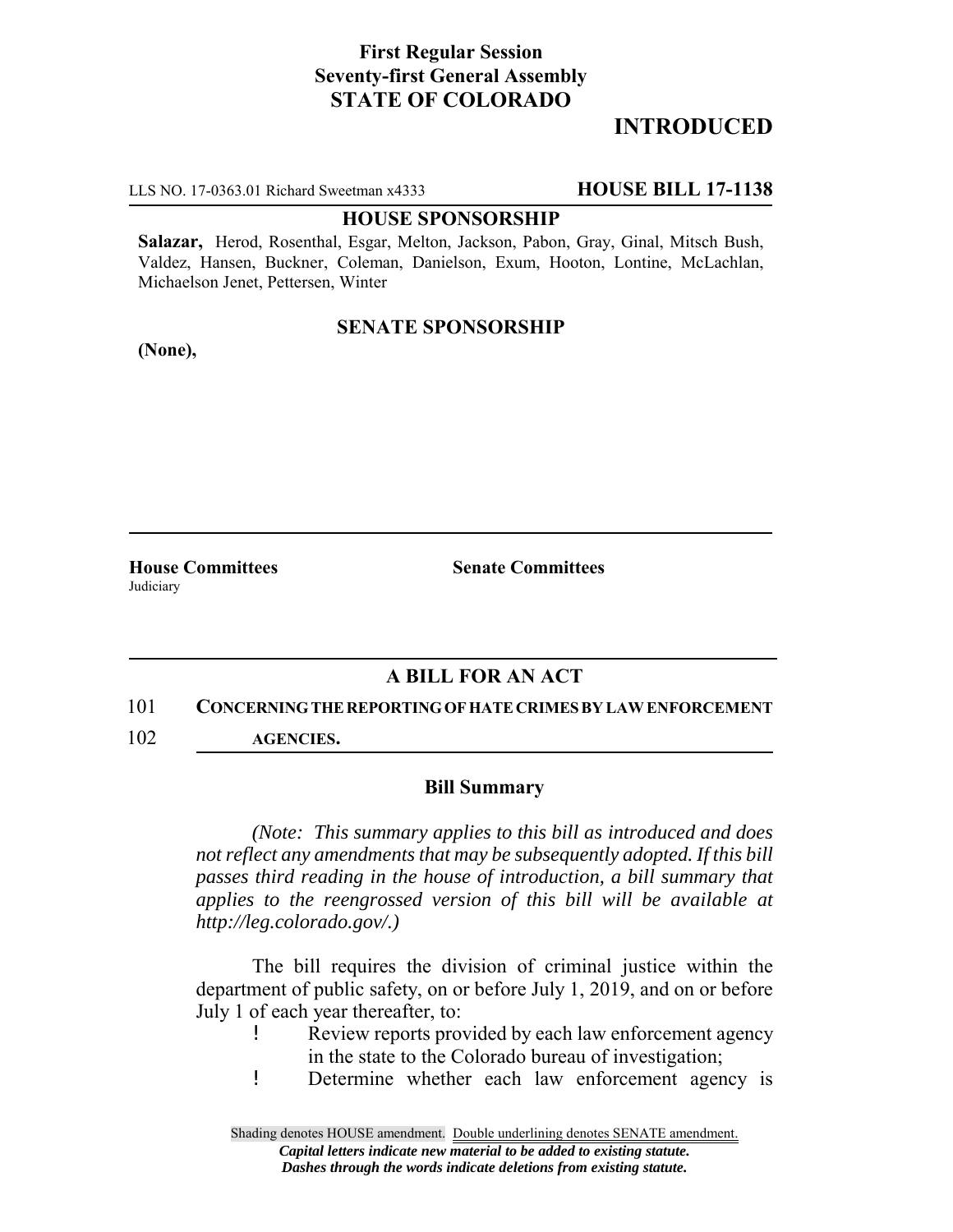accurately reporting hate crimes occurring within the agency's jurisdiction; and

! Report such information to the general assembly.

*Be it enacted by the General Assembly of the State of Colorado:*

 **SECTION 1.** In Colorado Revised Statutes, **add** 24-33.5-520 as follows:

 **24-33.5-520. Hate crime reporting - definition.** (1) ON OR BEFORE JULY 1, 2019, AND ON OR BEFORE JULY 1 OF EACH YEAR THEREAFTER, THE DIVISION SHALL REVIEW THE REPORTS PROVIDED BY EACH LAW ENFORCEMENT AGENCY IN THE STATE TO THE COLORADO BUREAU OF INVESTIGATION, PURSUANT TO SECTION 24-33.5-412 (5), DURING THE PREVIOUS YEAR AND DETERMINE WHETHER EACH LAW ENFORCEMENT AGENCY IS ACCURATELY REPORTING HATE CRIMES OCCURRING WITHIN THE AGENCY'S JURISDICTION. THE DEPARTMENT OF PUBLIC SAFETY SHALL INCLUDE SUCH INFORMATION WITHIN ITS ANNUAL PRESENTATION TO THE COMMITTEES OF REFERENCE PURSUANT TO SECTION 2-7-203.

 (2) AS USED IN THIS SECTION, "HATE CRIME" MEANS A HATE CRIME, AS DESCRIBED IN THE FEDERAL "HATE CRIMES STATISTICS ACT", 28 U.S.C. SEC. 534, AS AMENDED, OR A BIAS-MOTIVATED CRIME, AS DESCRIBED IN SECTION 18-9-121.

 **SECTION 2. Act subject to petition - effective date.** This act takes effect at 12:01 a.m. on the day following the expiration of the ninety-day period after final adjournment of the general assembly (August 9, 2017, if adjournment sine die is on May 10, 2017); except that, if a referendum petition is filed pursuant to section 1 (3) of article V of the state constitution against this act or an item, section, or part of this act